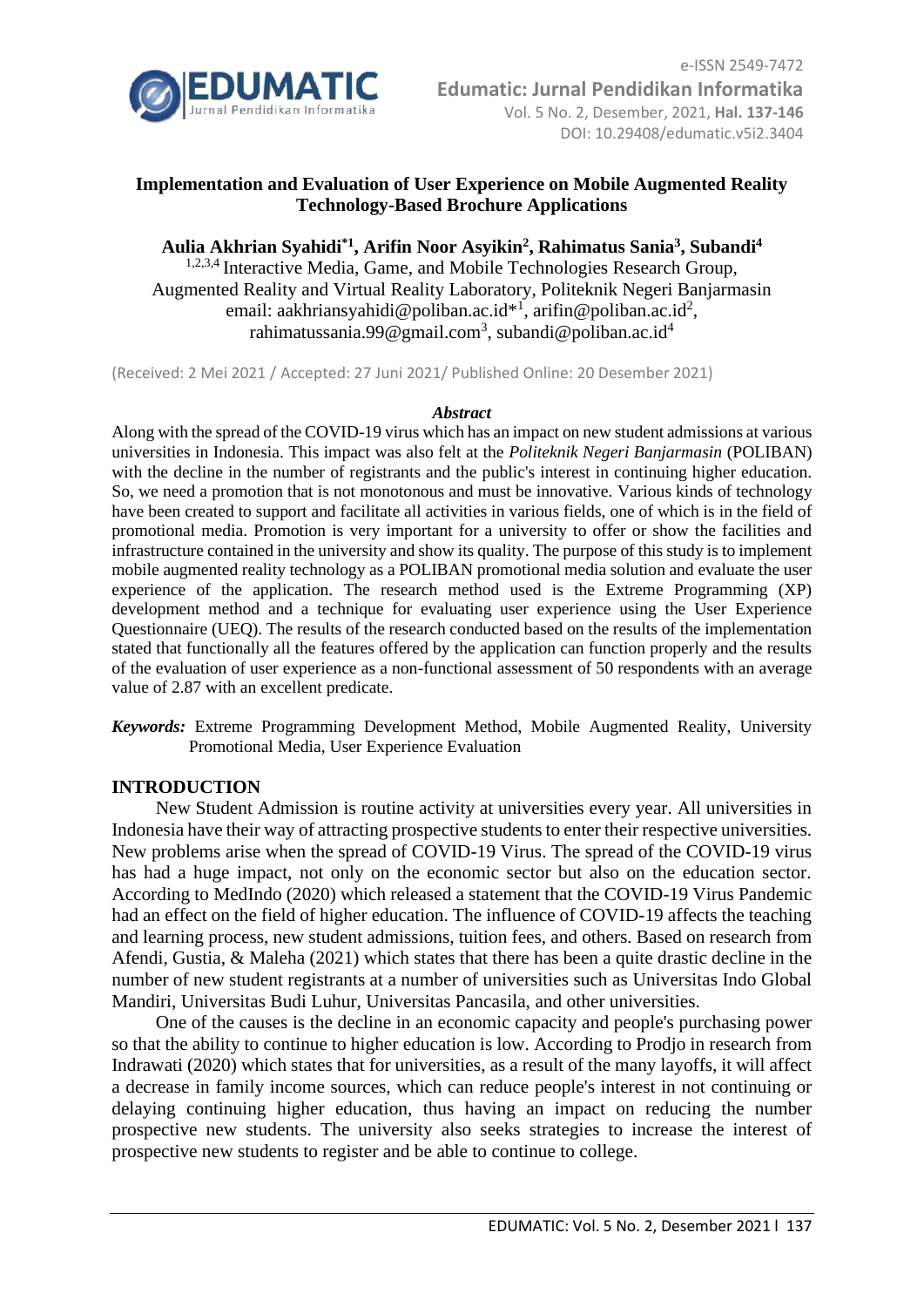Politeknik Negeri Banjarmasin (POLIBAN) is a vocational college that has launched many promotional methods to attract prospective students, including promotion using brochures. Brochures are certainly not something that is foreign to us and can be found on many occasions in everyday life. Brochures generally have the function of providing information on products or services offered to potential customers. The brochures that are most often found are usually brochures regarding the promotion of places to eat, course places, tourist attractions, schools, colleges, and so on. Brochures are needed to be a means of promotion. According to Suryadi (2011) states that promotion is very important for an agency to offer or show facilities and infrastructure. In POLIBAN itself, this brochure facility is considered too monotonous for the new student admissions committee to carry out. In addition to the problem of brochures which tend to be monotonous. In this case, following the results of research that has been obtained from the POLIBAN new student admissions committee, it is stated that there has been a decline in student enrolment interest in POLIBAN since the last two years and the addition of COVID-19 virus cases is still increasing.

Based on these things, a good idea was born to recommend the latest technology to be able to provide solutions in solving the problems at hand. The latest technology that is very trendy is Augmented Reality (AR) technology which can be applied using a mobile application, so that brochures can display information in the form of modelling of buildings in POLIBAN in 3-dimensional (3D) form along with other supporting information as a means of introducing the campus, besides that, it is hoped that it can attract greater interest for prospective new students.

AR systems have the characteristics of combining real and virtual environments, running in real-time, and integrating 3D models (Azuma, 1997). AR technology is an alternative method that provides an overlay of virtual objects into a real environment (Kato & Billinghurst, 1999). Meanwhile, according to Syahidi, Tolle, Supianto, & Arai (2019), AR is a merger between the digital world and the real world in real-time, AR technology uses the real-world environment at that time then adds new information with the help of computers, webcams, androids, and special glasses such as Google Glass. AR is a combination of digital objects in 2D and 3D with the real world. According to Subandi, Joniriadi, Syahidi, & Mohamed (2020), the term Mobile Augmented Reality refers to an AR application that can be installed and only focuses on the mobile device/smartphone when the AR is used.

Several studies have recommended AR technology as a promotional media and can have a good effect on the specialization of prospective new students in a university, namely research from Hermawan & Hariadi (2015) builds an AR-based campus brochure application as a promotional and information media, the results obtained from the study show that users can see the AR brochure in detail and the environment on the brochure will also feel more alive with supporting animations such as buildings, trees, and so forth. Research by Nadira, Sujaini, & Pratiwi (2016) states that using brochures alone has limitations so that AR is needed as a media for visualizing and enriching information in the Informatics Engineering Study Program at the *University of Tanjungpura*, the results of the study stated that it could help prospective new students to get information that had not been found in the brochure. Furthermore, research from Rachmanto & Noval (2018) which developed the AR-based *Nurtanio University* brochure as a means for promotional media and is expected to add a variety of attractive and interactive promotional media, the results of the study state that with the AR technology implemented in promotional brochures is a new way and can attract new prospective students and be able to introduce universities.

Based on several studies of this kind, the implementation of AR technology can attract prospective new students and as a promising latest promotional media. The reason for choosing AR technology as a media to enrich interactions in promotional brochures is that there is an interactive element, rich in information, and can introduce universities. However, from several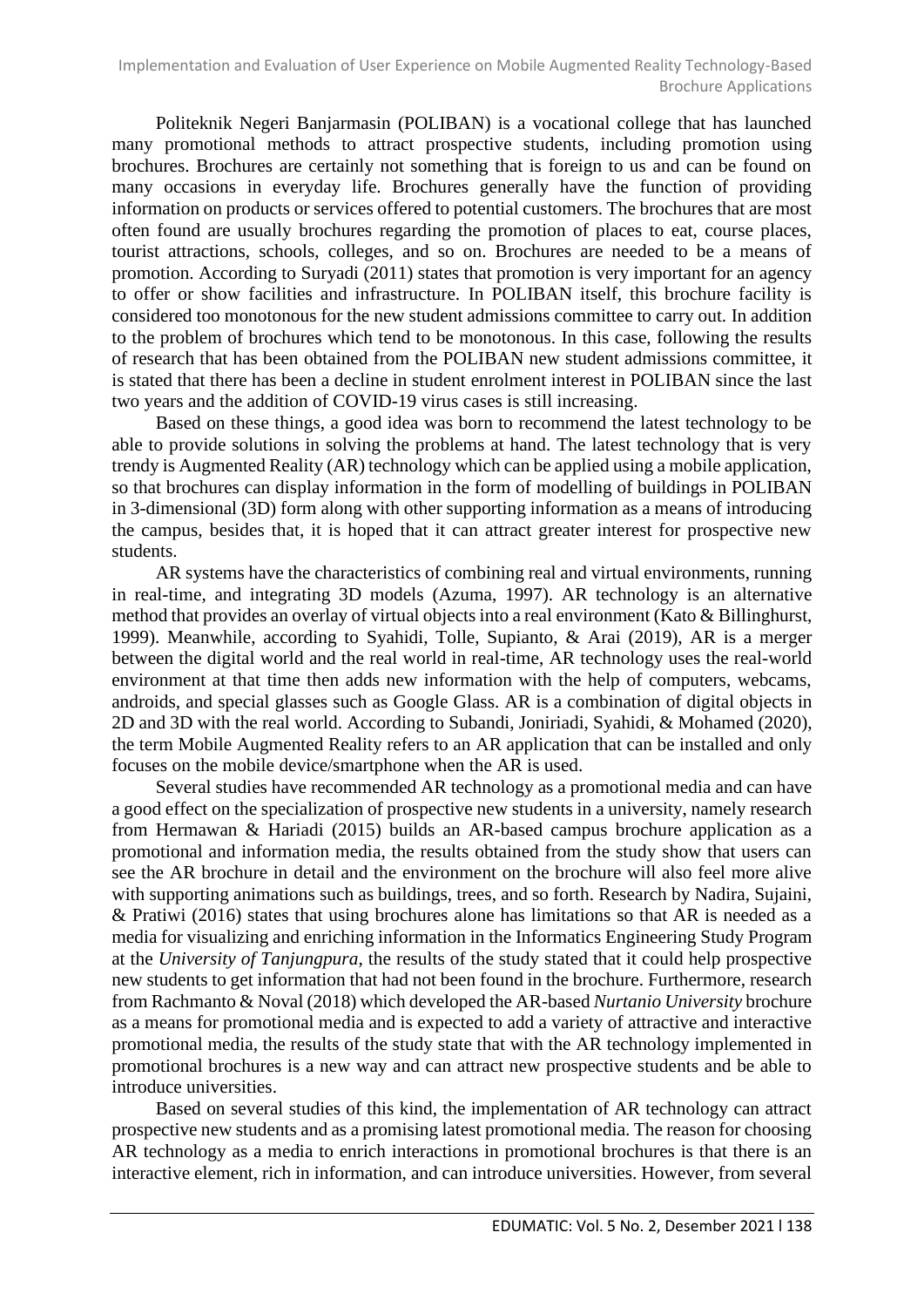similar studies, it is necessary to improve the user interface, multi-interaction elements, and present more detailed and interesting information.

The research proposed now is to recommend the implementation of Mobile Augmented Reality Technology as a promotional media solution that is not monotonous and is expected to attract prospective new students. User experience evaluation is also carried out to find out the experience when using the application and explore suggestions for future improvements.

#### **METHOD**

The software development method used in application development in this study is the type of Extreme Programming (XP). According to Pressman (2010) states that XP is one of the existing models in Agile Software Development. XP uses an object-oriented approach and is suitable for mobile-based applications. The stages carried out in the XP development method can be seen in figure 1.



Figure 1. XP Development Method

Based on figure 1, the XP development paradigm includes a set of rules and practices that occur in the context of a four-activity framework: Planning, Design, Coding, and Testing. At the Design stage, there are sub-stages, namely A/B Testing. According Syahidi, Tolle, Supianto, & Hirashima (2019) who examined the selection of user interface designs using the A/B Testing Method, where two designs were submitted to prospective end users. This will result in the user interface design that the end-user expects.

The research of Syahidi, Subandi, & Mohamed (2020) and Syahidi, Subandi, Azura, & Hastuti (2021) states that the character of the XP development method is agile and sensitive to all changes in user needs. In the Coding section, there are Refactoring sub-stages, namely improving the program code structure and errors. In practice, at the final stage, there will be a sub-stage in the form of software increments, where all changes that occur can be handled and present certain feature additions if there are deficiencies in the software. XP also has the nature of accelerating the release of the software, although there are still errors and will be fixed at the sub-stage of the software increment.

The tracking method used in this study is Marker-Based Tracking. According to Syahidi, Tolle, Supianto, & Arai (2019) Marker-based Tracking is a special marker that is formed like a barcode or black frame, QR code, and printed markers. With the condition as long as it still has a pattern that allows it to be read by a computer, either via a webcam or a camera connected to the computer. Although there are no standard rules about this marker pattern. However, QR codes are the most commonly used markers because they are easy to recognize and do not require much effort to read them. The working concept of Marker-based Tracking is that when using a camera and pointing it at a visual marker such as a QR or 2D object that has been set in the database, it will produce output according to what has been programmed (generating 3D objects and their accessories).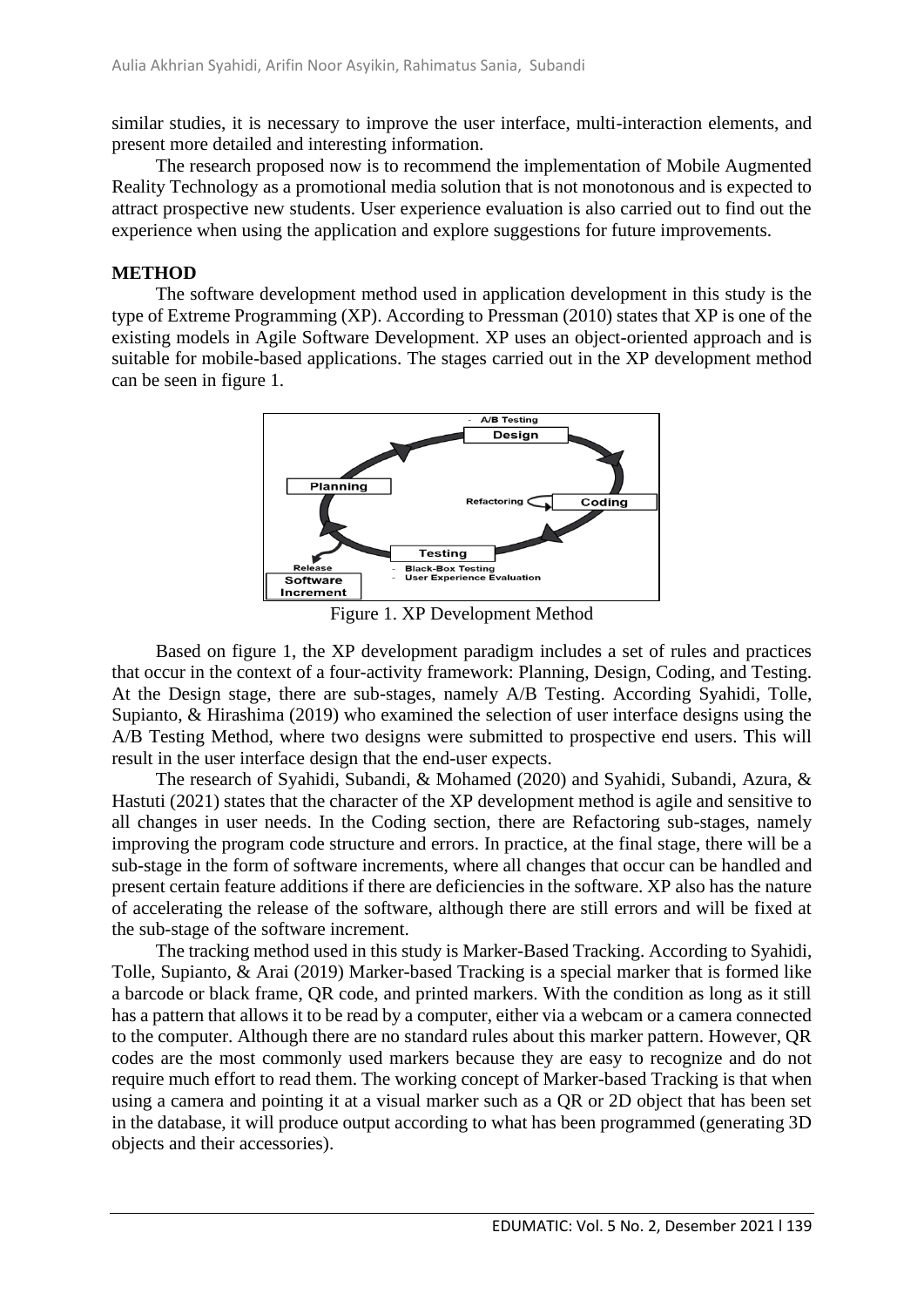The functional testing method in this study uses the Black-Box Testing method. According to Syahidi, Tolle, Supianto, Hirashima, & Arai (2020), the meaning of functional is the need for which processes or services must be provided by the application, including how the application must react and take action on certain inputs and how the application behaves in certain situations. This functional requirement is highly dependent on the type of software, the user, and the type of application in which the software is used. Functional requirements can be searched from the question: What should the application do?. Because in essence, the functional requirements must be able to describe the services that can be provided by the application to end users in detail.

The Black-Box Testing method is based on what functions or behaviors the software must perform (Ostrand, 2002). According to research by Syahidi, Supianto, & Tolle (2019), Black-Box Testing aims to find out what functions the software can perform and to meet user needs and errors that occur in software features. Furthermore, it can define the suitability of the operation of the features of the software. The assessment technique for Black-Box Testing adopts Nidhra & Dondeti (2012) and Murnane & Reed (2001) which make a specification table of the requirements of the software features that are built.

The non-functional testing method in this study uses the User Experience (UX) method. According to Syahidi, Tolle, Supianto, Hirashima, & Arai (2020), the meaning of nonfunctional refers to the need that focuses on the behavioural properties of the application and determines how the system in the application should run as it should. Non-functional requirements place limitations on the application being developed, the development process, and determine the external constraints that the application must meet.

The UX method is used to assess user experience when interacting with software (website, desktop, or mobile-based) (Syahidi, Subandi, & Mohamed, 2020). The purpose of UX is to provide an element of interest and pleasure when using software (Santoso, Schrepp, Isal, Utomo, & Priyogi, 2016). To test UX on the Mobile Augmented Reality application, use the User Experience Questionnaire (UEQ) which adopts the research of Santoso, Schrepp, Isal, Utomo, & Priyogi (2016) states UEQ is an easy and efficient tool or questionnaire to measure UX. UEQ can make it easier to measure UX in a software design. UEQ contains six rating scales, namely: 1). Attractiveness = Does the user like or dislike the software? 2). Perspicuity  $=$  Is it easy to get to know the software? Is it easy to learn how to use the software? 3). Efficiency = Can users complete their tasks without simple effort? 4). Dependability = Does the user feel in control of the interaction? 5). Stimulation  $=$  Is it interesting and motivating to use the software? 6). Novelty  $=$  Is the software innovative and creative? Does the software capture user interest? UEQ has 26 question components and seven answer choices using a positive and negative Likert scale.

### **RESULT AND DISCUSSIONS Result**

# **Planning Stages**

The planning stage will usually begin by describing what system activities are required by business needs, user needs, and system requirements. The things that will be done at this stage are as follows:

- 1. Observation: the first stage will contain direct observation of POLIBAN, both in terms of buildings and rooms that will be used as objects and information. Consultations with admissions of new students were also carried out to coordinate the visualization of brochures and information content.
- 2. Study of literature: researchers conduct searches of similar studies, theoretical basis, application development mechanisms, and so on from various scientific sources.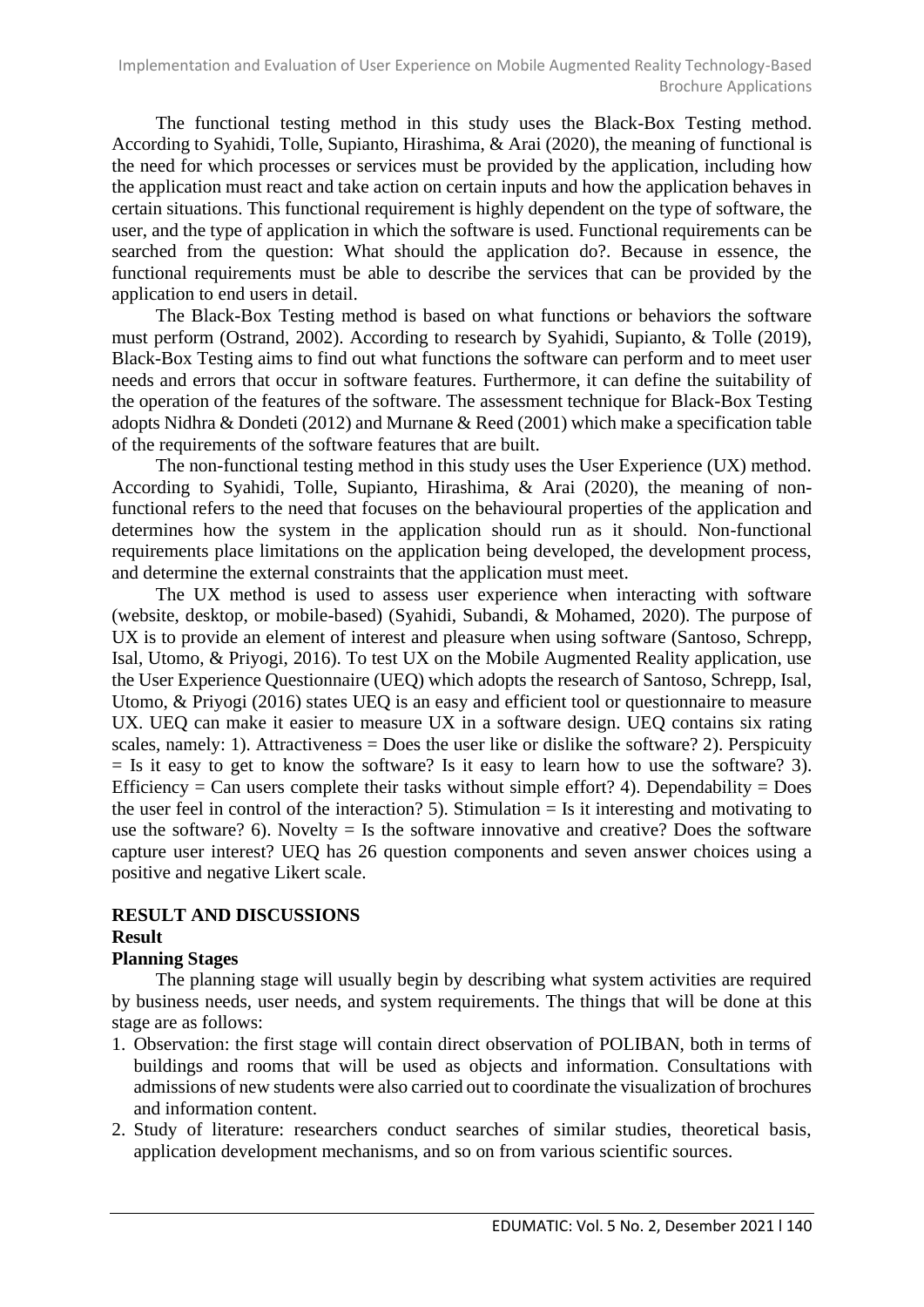3. Requirements analysis: there are two needs to be analyzed, namely user needs and software requirements. Belonging to user needs, users can view the information in the form of 3D objects from POLIBAN along with the rooms in it and other information in the form of audio and text. Users can rotate or view objects and adjust the scale, users can access the AR start menu, users can access the about us menu, users can access the menu on how to use the application, and users can exit the application in full. Meanwhile, the software needs are Corel Draw X7, Photoshop CS6, Blender, Unity 3D, Vuforia, Android SDK, and JDK.

### **Design Stages**

This stage consists of designing the system and the user interface of the application. Figure 2 is a use case diagram design. Use case diagrams to describe a group of use cases and actors accompanied by relationships between them. This use case diagram describes and explains the behavior desired by the user as an actor. In this application the user can perform behaviours, namely selecting menus such as Start AR, How to Use, About, and Exit (See Figure 2). Furthermore, there is the Use Case Realization which is presented in table 1.



Figure 2. Use Case Diagram

The next design is to design a user interface based on research on user needs, by adapting the A/B Testing method from the research of Syahidi, Tolle, Supianto, & Hirashima (2019). The A/B Testing method is used to determine and choose what kind of user interface design is recommended by prospective end-users. The result of selecting the user interface design using A/B Testing is design B with a percentage of 90% of respondents (potential end users) recommending it on the grounds that in general the design is quite simple and will be able to provide appropriate interaction and visualization. The results of design A form the user interface design which is presented in the form of a wireframe can be seen in Figure 3.

The marker design is needed to later be used as a means of generating 3D objects from the AR application. The marker design is in the form of a brochure that has been designed by the committee for new admissions, the marker design can be seen in Figure 4. The marker is a color image target from the brochure.

# **Coding Stages**

In order for the application to run, the design that was made earlier will be designed in a programming language with a coding process. This stage is an implementation of designing a system model that has been made into program code that produces a prototype of the software. The application that will be used at this stage is Unity 3D, which will organize and combine all designs in Unity 3D, enter markers that have been registered in the Vuforia database so that the markers can be read by a machine, and generate the expected 3D object if it is detected successfully based on the target pattern. The results of coding by producing an application with a suitable user interface, implementing the application can be seen in Figure 5.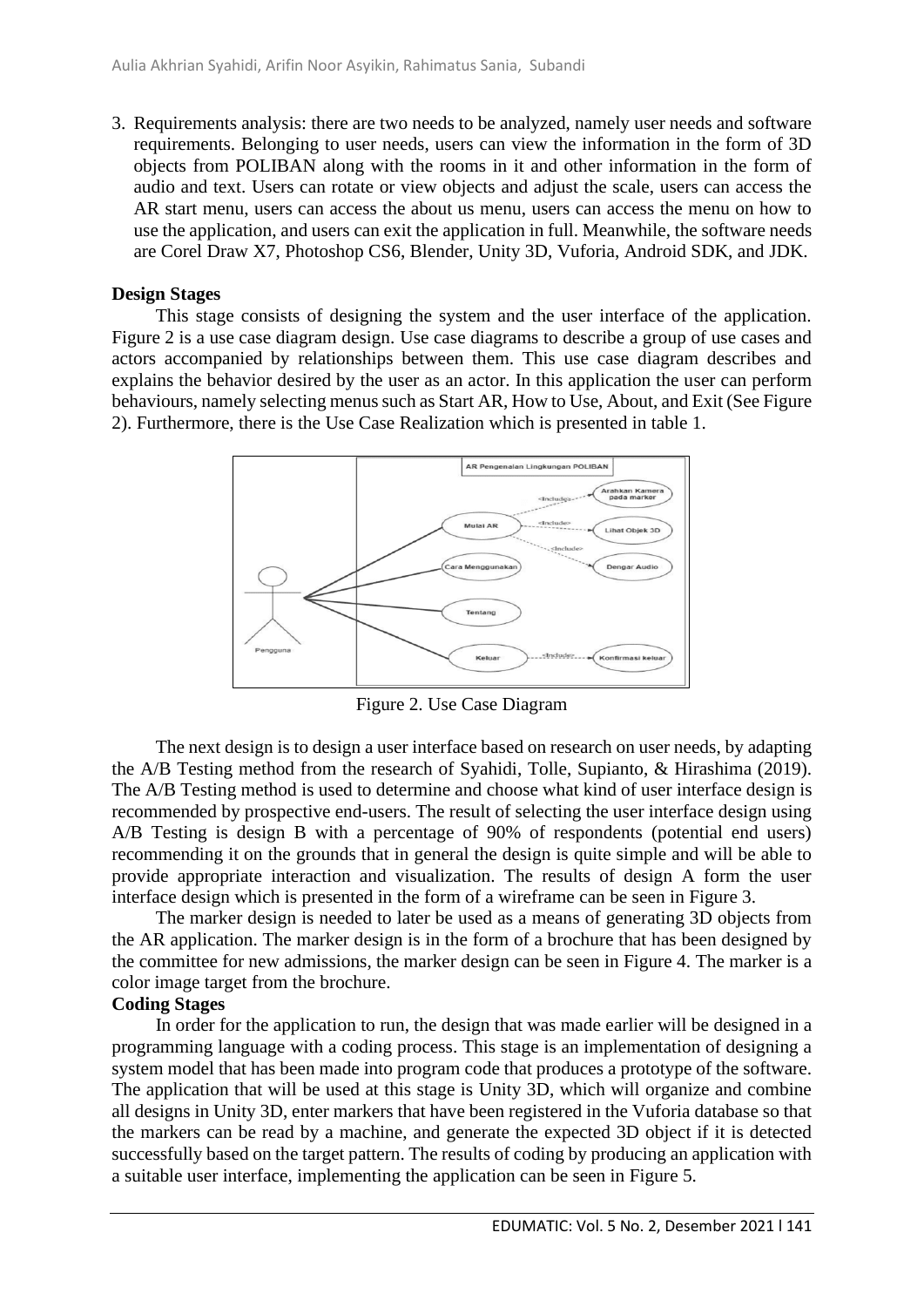Implementation and Evaluation of User Experience on Mobile Augmented Reality Technology-Based Brochure Applications

| Table 1. Use Case Realization |                                       |                                                            |  |  |
|-------------------------------|---------------------------------------|------------------------------------------------------------|--|--|
| ID                            | <b>Use Case</b><br><b>Realization</b> | <b>Description</b>                                         |  |  |
| <b>UCR-001-01</b>             | <b>Start AR</b>                       | Use case realization is accessed by the user to start      |  |  |
|                               |                                       | running or open the AR camera window.                      |  |  |
| <b>UCR-001-02</b>             | Point the                             | Use case realization is accessed by the user, to view 3D   |  |  |
|                               | Camera at the                         | objects. The user must point the camera at the markers     |  |  |
|                               | marker                                | that have been registered.                                 |  |  |
| <b>UCR-001-03</b>             | See 3D objects                        | Use case realization is accessed by the user to see 3D     |  |  |
|                               |                                       | objects according to the pointed markers.                  |  |  |
| <b>UCR-001-04</b>             | Listen Audio                          | Use case realization is accessed by the user to hear the   |  |  |
|                               |                                       | audio according to the marker being directed.              |  |  |
| <b>UCR-002-01</b>             | How to Use                            | Use case realization is accessed by the user to open       |  |  |
|                               |                                       | information about how to use the application.              |  |  |
| <b>UCR-003-01</b>             | About                                 | Use case realization is accessed by the user to open       |  |  |
|                               |                                       | information about the purpose of the application being     |  |  |
|                               |                                       | made.                                                      |  |  |
| <b>UCR-004-01</b>             | Exit                                  | Use case realization is accessed by the user to opt out of |  |  |
|                               |                                       | the application in full.                                   |  |  |
| <b>UCR-004-02</b>             | Confirm Exit                          | Use case realization is accessed by the user to confirm    |  |  |
|                               |                                       | whether he wants to continue to close the application      |  |  |
|                               |                                       | completely or not.                                         |  |  |



Figure 3. User Interface Design



Figure 4. Marker Design

# **Testing Stages**

This stage is a testing phase for applications that have been built, at this stage it is determined by the system user and focuses on the features and functionality of the entire system then reviewed by the system user in case of errors or other functions that do not work as they should. Testing is usually carried out by several examiners to be asked for their comments,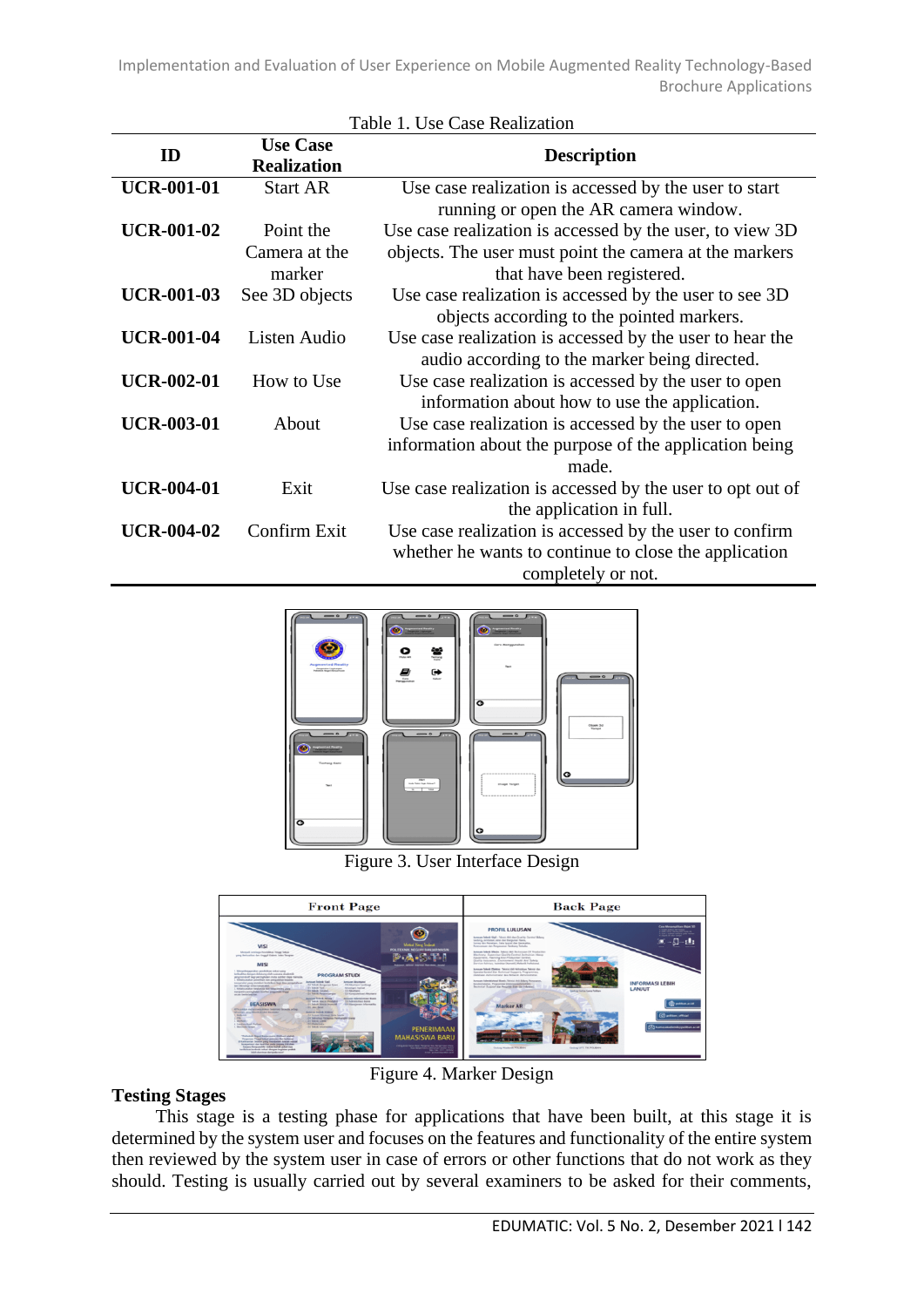criticisms, and suggestions. After the test results come out, a re-evaluation will be carried out if there are deficiencies in the application and require repair. Then it will be entered into the software increment sub-stage. The results of functional testing using the Black-Box Testing method are presented in table 2.



Figure 5. System Implementation

| ID       | <b>Features</b>              | <b>Expected Results</b>                                                                                                                            | <b>Test Results</b> |
|----------|------------------------------|----------------------------------------------------------------------------------------------------------------------------------------------------|---------------------|
| ARPol-1  | Application Icon             | Before entering the application, the user<br>can see the application icon/logo.                                                                    | Successfully        |
| ARPol-2  | Splash Screen                | Before entering the main menu, the user<br>will see a splash screen for 5 seconds<br>equipped with SFX.                                            | Successfully        |
| ARPol-3  | Main Menu                    | Users can access the main menu.                                                                                                                    | Successfully        |
| ARPol-4  | Camera AR Page               | Users can access marker detection on the<br>brochure and see 3D objects that are<br>generated according to the pattern<br>detection on the marker. | Successfully        |
| ARPol-5  | <b>AR Start Button</b>       | Users can access the AR Start button and<br>enter the AR camera page.                                                                              | Successfully        |
| ARPol-6  | <b>Button How To</b><br>Use  | Users can access the How to use button<br>and open a page that shows how to use the<br>application.                                                | Successfully        |
| ARPol-7  | <b>About Button</b>          | Users can access the About button and<br>open a page that contains the purpose of<br>the application being made.                                   | Successfully        |
| ARPol-8  | <b>Exit Button</b>           | The user can access the exit button so that<br>they can fully exit the application.                                                                | Successfully        |
| ARPol-9  | <b>Back Button</b>           | Users can access the back button to go to<br>the main page.                                                                                        | Successfully        |
| ARPol-10 | Zoom In/Out<br><b>Button</b> | Users can access the Zoom In/Out button<br>so that 3D objects can be enlarged as well<br>as reduced.                                               | Successfully        |
| ARPol-11 | <b>Rotate Button</b>         | Users can access the Rotate button so that<br>3D objects can be rotated.                                                                           | Successfully        |

#### Table 2. Black-Box Testing Results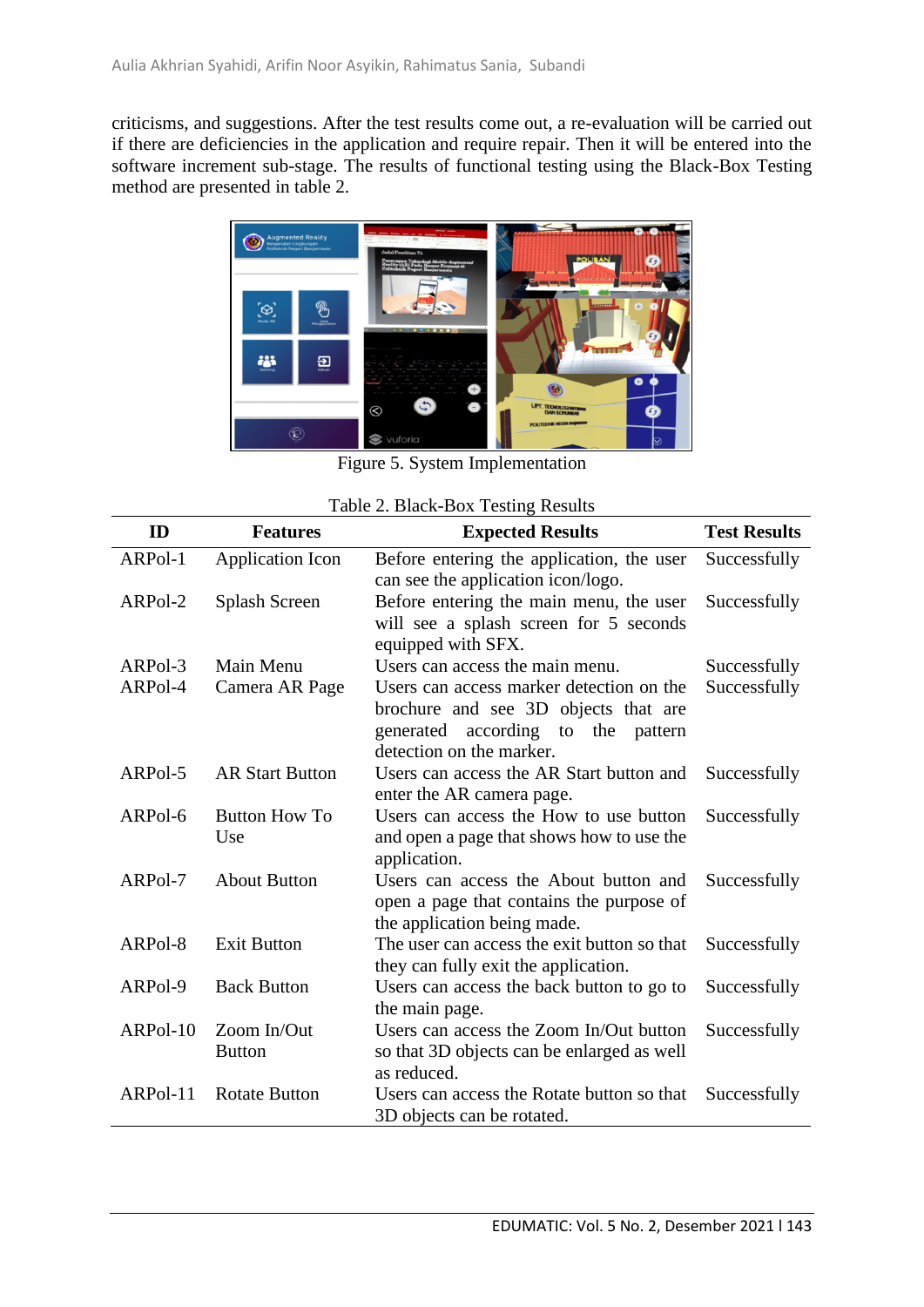Implementation and Evaluation of User Experience on Mobile Augmented Reality Technology-Based Brochure Applications

The results of non-functional testing using UEQ are presented in Table 3. As many as 50 respondents, namely prospective new students, were included to assess the user experience of the application. The benchmark graph of the assessment using UEQ can be seen in Figure 6.

| ID    | Aspect         | <b>Questions</b>                                                                                                                                                                                                                | Average<br><b>Answer</b><br><b>Results</b> |
|-------|----------------|---------------------------------------------------------------------------------------------------------------------------------------------------------------------------------------------------------------------------------|--------------------------------------------|
| UEQ-1 | Attractiveness | Do users like the AR POLIBAN application?                                                                                                                                                                                       | 3.00                                       |
| UEQ-2 | Perspicuity    | How easy is it to get to know the AR POLIBAN<br>application? How easy is it to operate the AR<br>POLIBAN app?                                                                                                                   | 2.99                                       |
| UEQ-3 | Efficiency     | Can users use the AR POLIBAN application as a<br>media for promotion and introduction to the<br>POLIBAN building?                                                                                                               | 3.00                                       |
| UEQ-4 | Dependability  | Can users interact with the AR POLIBAN<br>application properly?                                                                                                                                                                 | 2.53                                       |
| UEQ-5 | Stimulation    | Is the interface and visualization of the AR<br>POLIBAN application attractive? Can it motivate<br>users to use the AR POLIBAN application as a<br>media application for promotion and introduction<br>to the POLIBAN building? | 3.00                                       |
| UEQ-6 | Novelty        | Has the AR POLIBAN<br>application<br>been<br>innovative and creative?                                                                                                                                                           | 2.72                                       |
|       |                | UX average value                                                                                                                                                                                                                | 2.87                                       |

| Table 3. UEQ Results |  |  |
|----------------------|--|--|
|----------------------|--|--|



Figure 6. Benchmark Graph of UEQ Results

# **Software Increment**

Based on the results of the Black-Box Testing (see table 2), there were no features that did not run successfully. However, there were several suggestions for improvements/additions for future applications, namely more detailing the rooms in each building, adding information from POLIBAN leaders (including department heads, study program heads, laboratory heads, and unit heads), and developing them into Virtual Reality (VR) application with the use of additional hardware.

# **Discussions**

Based on the results of the Black-Box Testing that have been presented in table 2, it can be concluded that all the features of the application can function as expected. This test has been carried out by involving 10 testers and paying attention to each specification of the requirements of the application features. The results of the UEQ test (See Table 3) are that the highest score is in the aspects of Attractiveness, Efficiency, and Stimulation with a value of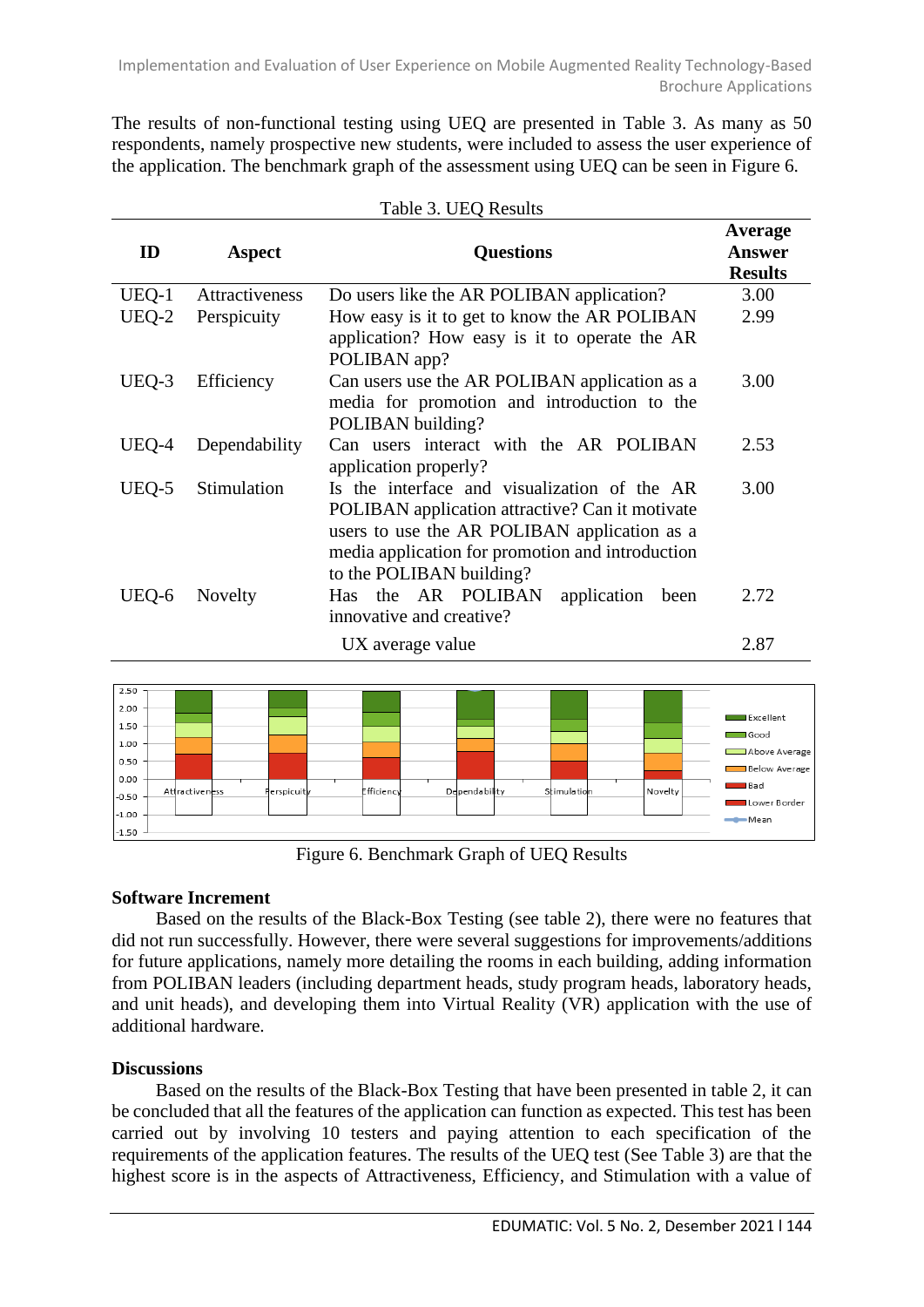3.00 with the predicate excellent. Then the lowest score is in the Dependability aspect with a score of 2.53 with the predicate excellent, which means that this aspect needs to be improved in terms of application interaction with users. The overall average value of the user experience test with UEQ is 2.87 with the predicate excellent and it can be ascertained that the elements of the user experience aspects have been fulfilled very well by the AR POLIBAN application. Furthermore, based on the results of the benchmark graph (See Figure 6) it was obtained that the total score for the excellent predicate (dark green) was very dominant with a total score of 4.2 with the translation (Attractiveness =  $0.64$ ) + (Perspicuity =  $0.47$ ) + (Efficiency =  $0.6$ ) +  $(Dependability = 0.8) + (Stimulation = 0.8) + (Novelly = 0.89).$ 

From the results of the user experience assessment, the opinions of users were also explored, where they also felt happy and enjoyed the application and had an impact on the interest of prospective students to choose and continue their studies at POLIBAN. However, it is necessary to increase the detailed information presented by the application and also other supporting features.

#### **CONCLUSIONS**

The application of Mobile Augmented Reality in the POLIBAN promotional brochure can realize the virtual world into the real world, can display 2D image objects into 3D objects accompanied by other supporting information in the form of audio and additional text, which is by the results of functional testing and can be accessed via mobile applications. Through the media with Mobile Augmented Reality Technology, information that has not been included in the brochure can be displayed virtually without additional brochures. Based on functional testing with an evaluation of the user experience, the resulting average value is 2.87 with an excellent predicate and it can be stated that the application made has met the very good aspects of the user experience. Furthermore, the presence of Mobile Augmented Reality-based brochures can have an impact on saving raw materials in making more brochures and costs can also be done and can attract new POLIBAN student candidates. Further research can be recommended in the form of detailing the rooms in each building, information from POLIBAN leaders, increasing interaction, and further development using Virtual Reality (VR) and even Mixed/Extended Reality (MR/XR) Technology.

#### **REFERENCES**

- Afendi, A., Gustia, I., & Maleha, N. Y. (2021). Pengaruh Virus Corona (Covid-19) Terhadap Penerimaan Mahasiswa Baru di Universitas Indo Global Mandiri. *Jurnal Ilmiah Mahasiswa Ekonomi Syariah*, *1*(1), 75–82.
- Azuma, R. T. (1997). A Survey of Augmented Reality. *In Presence: Teleoperators and Virtual Environments 6*, *4*(1997), 355–385.
- Hermawan, L., & Hariadi, M. (2015). Pemanfaatan Augmented Reality sebagai Media Informasi Kampus Menggunakan Brosur. *Seminar Nasional Teknologi Informasi Dan Komunikasi (SENTIKA)*, *Sentika*, 81–88.
- Indrawati, B. (2020). Tantangan dan Peluang Pendidikan Tinggi Dalam Masa dan Pasca Pandemi Covid-19. *Jurnal Kajian Ilmiah*, *1*(1), 39–48.
- Kato, H., & Billinghurst, M. (1999). Marker Tracking and HMD Calibration for a Video-Based Augmented Reality Conferencing System. *Proceedings of The 2nd IEEE and ACM International Workshop on Augmented Reality (IWAR)*, 85–94.
- MedIndo. (2020). Pengaruh Korona di Pendidikan Tinggi. *Media Indonesia*, 1–6.
- Murnane, T., & Reed, K. (2001). On the Effectiveness of Mutation Analysis as a Black Box Testing Technique. *Proceedings of The Australian Software Engineering Conference (ASWEC)*, 12–20.
- Nadira, Z., Sujaini, H., & Pratiwi, H. S. (2016). Implementasi Augmented Reality pada Brosur